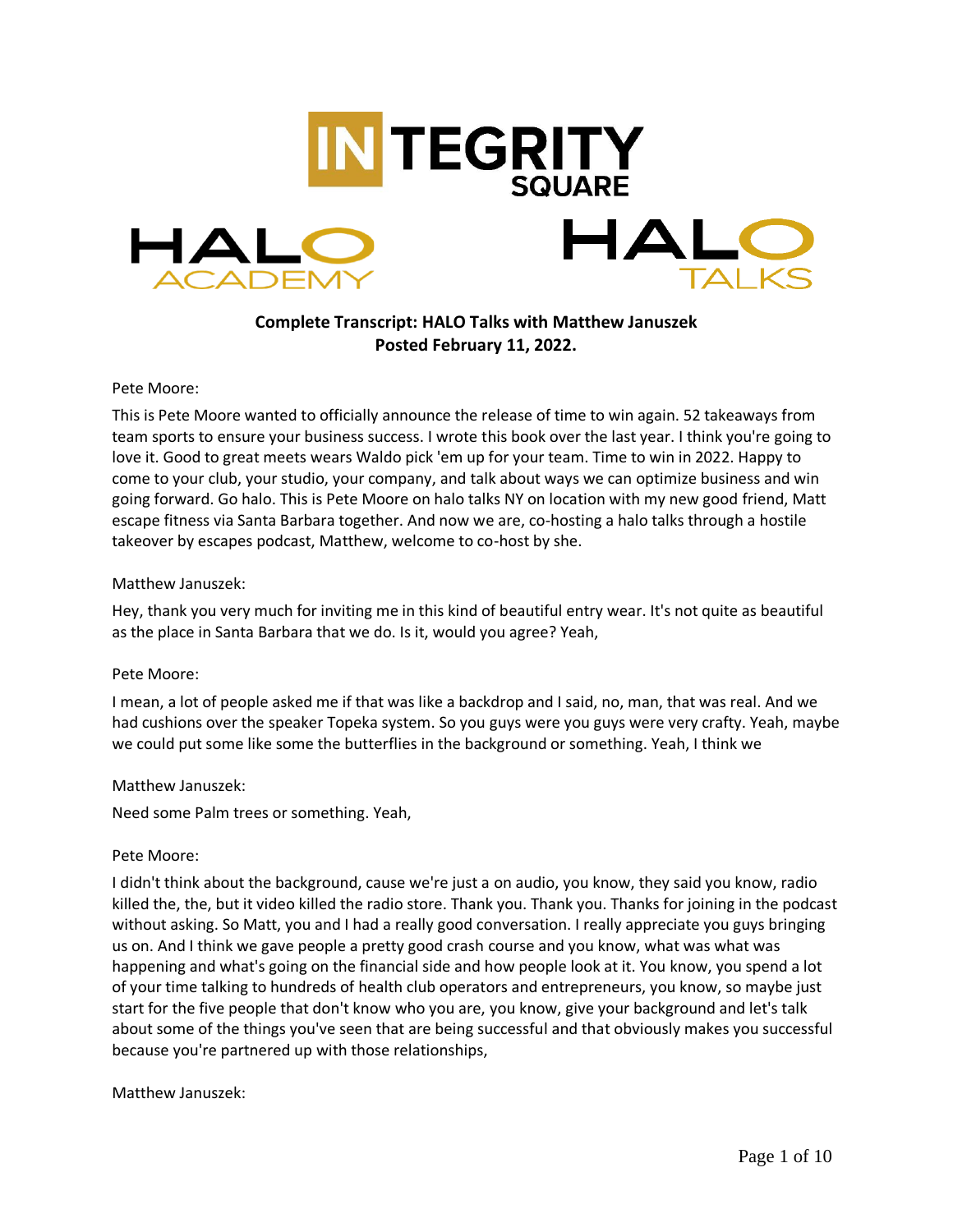Right? So yeah, I'm a co-founder of escape fitness or of functional training equipment company. So essentially design some of the most beautiful gyms around the world. We provide them with support on, on actual design itself, equipment, education, and also a lot of advice and helping people to understand, I guess, you know, navigate the business side of, of things already because you know, you can stick a bunch of equipment in a room how do you make money from that? How do you get results? And that's really what we we'd like to do as a, as an organization.

# Pete Moore:

So when you started in the industry, you know, the original way to sell equipment was to come to a trade show, selling a piece of hardware, drop, ship it to a location when it opened and now, you know, being a value added supplier and actually giving someone advice is kind of like the new normal, you know, so how you're kind of like on the, on the front end of that, did you, did that happen deliberately or is it like people started to rely on you and you need to come up with like, Hey, I'm actually going to tell you I'm going to solve some business problems for you at the same time.

### Matthew Januszek:

I think as a, as an organization, I, we, to answer that question, no, we we've, we didn't do it from a reactive perspective. I, I was always an, an avid learner all the way through in the company. I was, I was terrible at school. Didn't really like school and, and learn a lot. But when I left, I realized I do actually enjoy learning. So I I'd done a lot of conferences and coaching and, and, and that kind of thing. And so as a business, I always felt like, you know, how can we continue to move forward and move our company forward, innovate and, and help the people that we are working with. So, yeah, we started out at, at trade shows. And to give you an example, when we did our first trade show, I didn't have any money as such. I think we had a couple,

#### Pete Moore:

So join the trade show club. Yeah. Inaugural trade show. I did

# Matthew Januszek:

Too. So, so we had a, a kind of booth and I think it was probably like six feet by two feet. It was very small and, and there was all these big, it was one of those kind like shell schemes. And I thought, I, okay, I need to stand out. So I had a friend of mine who used to do the, the, the clothes for a group called the prodigy. She was there in a place called Essex in England and she made these wacky costumes. And I said, why don't you make me one of those funky costumes and then make me like a, kind of a, a really cool sign to go on the back of it. So I had I, so I had this freaky outfit and this weird sign and, and people just came by because it was really weird. And, and then it became a little bit of a habit where at the trade shows, I, I, we, all of our team wore seventies costumes one year and we, we, we run seventies prior and all that sort of stuff.

# Matthew Januszek:

And the reason I'm telling you that is as I suppose, you know, I think you always have to try and do things differently, not just for the, the sake of it, but to kind of stand out. And sure. The easy thing for companies to do is just blow loads of money. And, and think that's a way to solve problems and chatting to a, a guy in there. Who's a, who's an investor. I think if you start your business doing it organically with your own money, you have to learn how to manage. Not a lot. You have to be creative and innovative. Whereas I suppose if you can, although I think I'd like a chunk of money to be able to take your business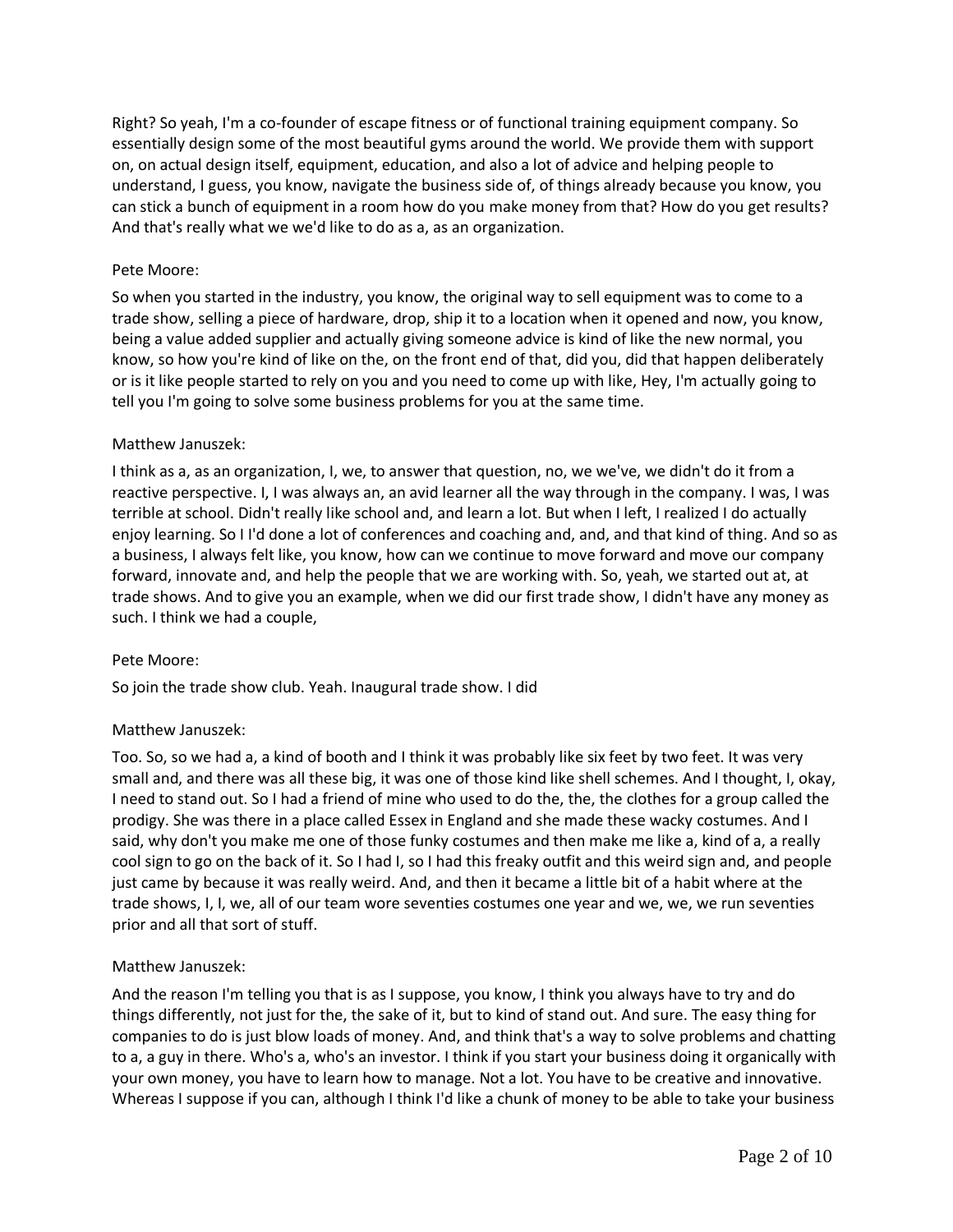to another level. If you had that too soon, sometimes you don't really know what to do with it. And I, I, I think it's a, you know, it's probably not necessarily as helpful as what it could be.

# Pete Moore:

Yeah. I mean, I used to start out in investment banking and they give you an Excel spreadsheet, you know, to work on it. And there's a person that's, you know, 10 years older than you that's over the shoulder and says, okay grow revenue by 30%. So you plug it in, you know, cut costs by 10% you plug it in. And then I actually started running a company. I'm like, man, that is, this is a lot harder than actually doing it in Excel, you know, like, so growing a business and actually under appreciating like how to actually build the business. And then it goes the model instead of saying, oh, I got this model. Right. And some private equity, firm's going to look at it and throw money at it. There's starting to be said about building a business and, you know, from the ground up. Yeah. So, you know, from your standpoint, did you, did you try to reach all different geographies? Did you say, Hey, I'm committing to this area, I'm going to go get some quick wins or, or relationships that kind of build on other relationships.

### Matthew Januszek:

Yeah. We started, we started in, in the UK and we, we were fortunate to work with a few large companies, quite a early on, and that, that kind of helped sort of grow our company relatively quickly. And then we also, then the whole business crashed when we, so we, we did very well off the expansion of the big, big boxes and they were opening like fitness. First was one of the big brands we started to work with. I think they did. They used to do like one month, 10 or 12 clubs in a month. So our, our problem 'em at the time was just getting the equipment in to supply them. Sure. Then suddenly their business changed. They were no longer expanding. They, they had all these clubs and they probably, some of them were doing well, some of them weren't and we just, I just thought this was going to go on forever.

#### Matthew Januszek:

Sure. And then the tap turned off and suddenly it was like, you know, what are we going to do here? So that was a great lesson. We, you know, you from going bankrupt, I guess the fir yeah. First time. And we had to sort of think, okay, let's diversify the business a little bit more. And so we found different types of customers. We eventually moved into Poland because we're a manufacturing there and we thought, okay, that's a great idea. Let's try. And an international company to expand into an international country to expand into, which is probably the worst country. You can go into Poland from a British company because just the legal system and the language and everything, it's not built for entrepreneurial businesses, you know, it was an ex-communist country. So everything is meant to be very difficult and, and not, not the opposite of America.

#### Pete Moore:

It for granted here, how easy it is to like, go on legal zoom, get an LLC, go get a copyright. And like you're off to the races and no one gives you any problems.

#### Matthew Januszek:

No. Yeah. So we went there and that was a great lesson. Then we went to, to Germany, which, which also was a, was an interesting market to go into and, and expand. And, and then I think 10 years ago, we, we came to America, which if I'd have done it again, like English speaking, marketing promotion, like everything is so much easier when you're doing it in the same language you're in. Whereas when we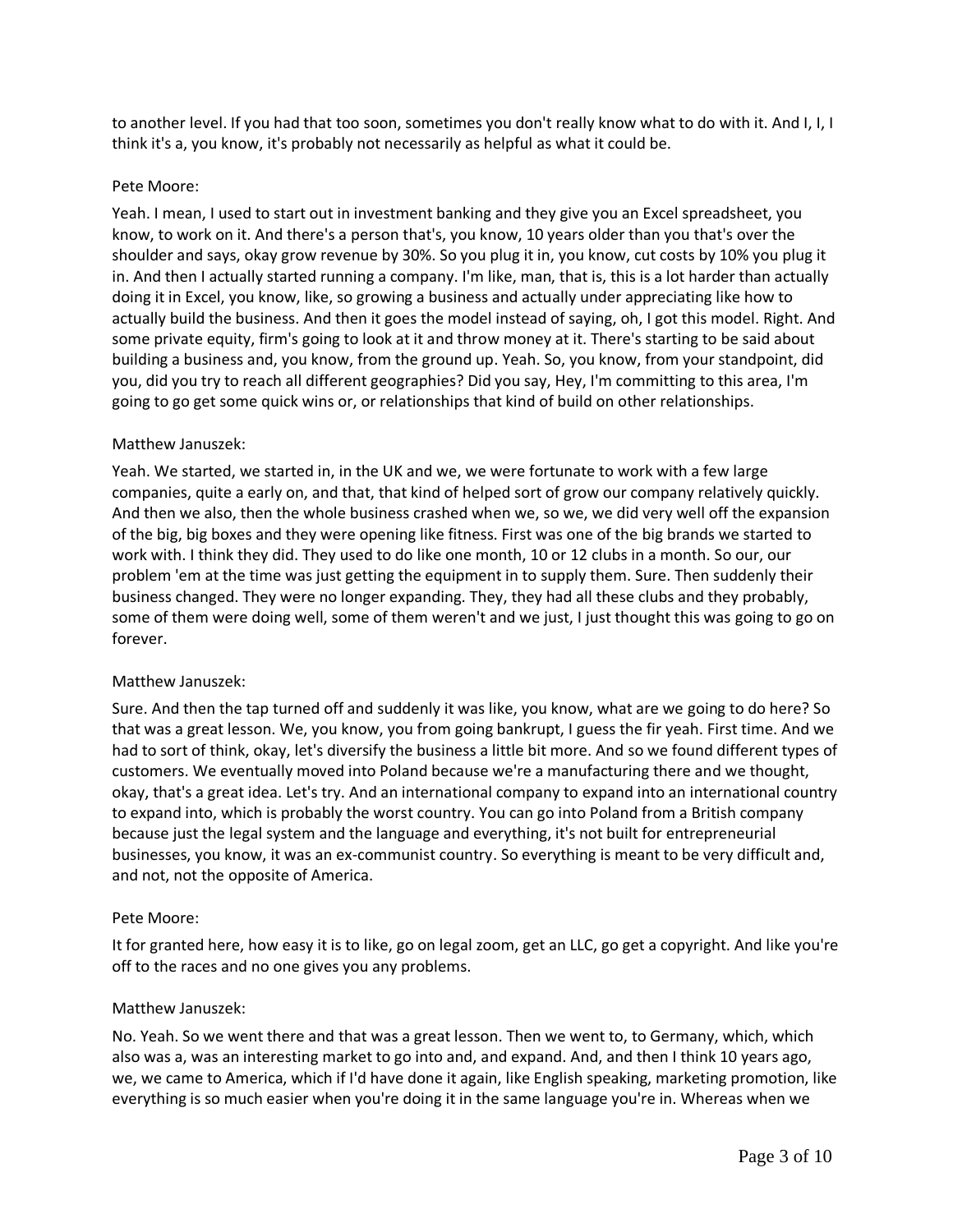went to Poland and Germany, you know, just through inexperience really, but you've got to translate it differently. You've, it's just so many complications. So you, you take

# Pete Moore:

When, when you did that and, and you and I have gotten to know each other in a very short period of time, but I feel like I know how you, how you work and how you operate. I feel like every piece of equipment goes out the door kind of has your name on it like that. You kind of weigh your reputation on a piece of equipment. So, you know, going in and kind of stretching yourself into other markets, you know, looking back, obviously you say, now I'd rather go to English speaking countries and, and do that. When you think about right now, where your business is today and, and the size of it, you know, how much do you still have like that personal signature on it? And how much can you let that? How, what, at what point do you say, Hey, look, I got a business now and it's not just me.

### Matthew Januszek:

Yeah. I think it's difficult. Because you're right. It is my name on it. I, I, maybe if I sold the whole thing to someone else, I could, I could sort of not worry about it. But the, the thing is that, like today, I, I came to the trade show. I, I have a podcast and a business. So people kind of know who I am. They and I'm not saying that because that's a great thing. No,

### Pete Moore:

They do. I'll validate it for you. People know who you are.

### Matthew Januszek:

You, if, if you're, if you're an idiot, people know who you are. If you do stupid things, it's, you know, you, you kind of building a rod for your own back. So, so for me, like whether and stuff goes wrong, as you know, in business, you know, you make mistakes, you have issues with products. That's just life things don't arrive on time. But for me, it's always, okay, so look, if anything goes wrong, what I will do is I'm, I'm going to, I'm going to fix it. I'm going to figure it out. Even if that means that that customer may never buy from me again, I'm going to put you, right. So even if you don't buy, you can't, you can't say anything bad. It's like, okay, he sorted it out. Sure. I don't want to go to them again, but I I've, I've fixed it. And I, and I suppose, you know, in some ways in business, if, if you have that attitude, whether it's about your products or your way you run things, then I, I don't think you can go wrong.

# Matthew Januszek:

And that's, you know, that's whether you work for a company or whatever you you've got, you've got to develop your personal reputation. Everybody's got a personal brand, whether they're an employee or not. And I think you, you, you know, that's probably the most valuable thing that you can invest in is, is your per what, what, what you say and what you stand for. And, and that goes, if even if I make a dumbbell, you know, I it's, if someone else makes it for me, I make it myself. I'm for that. And I, and I don't want to bump into someone and say, oh yeah, I brought your stuff. And, and it's a bunch of junk.

#### Pete Moore:

There's some businesses now where regardless of size, like you'll go on their website and they have like a contact us. And it has like a, you know, a survey capture tool with no phone number I'm like had, I'm like, I don't, I don't get that. I don't, I, I don't think I, I could ever operate under that way. Like, I want to be reachable. I want to be accessible. And I feel like you kind of operate the same way is I want to help.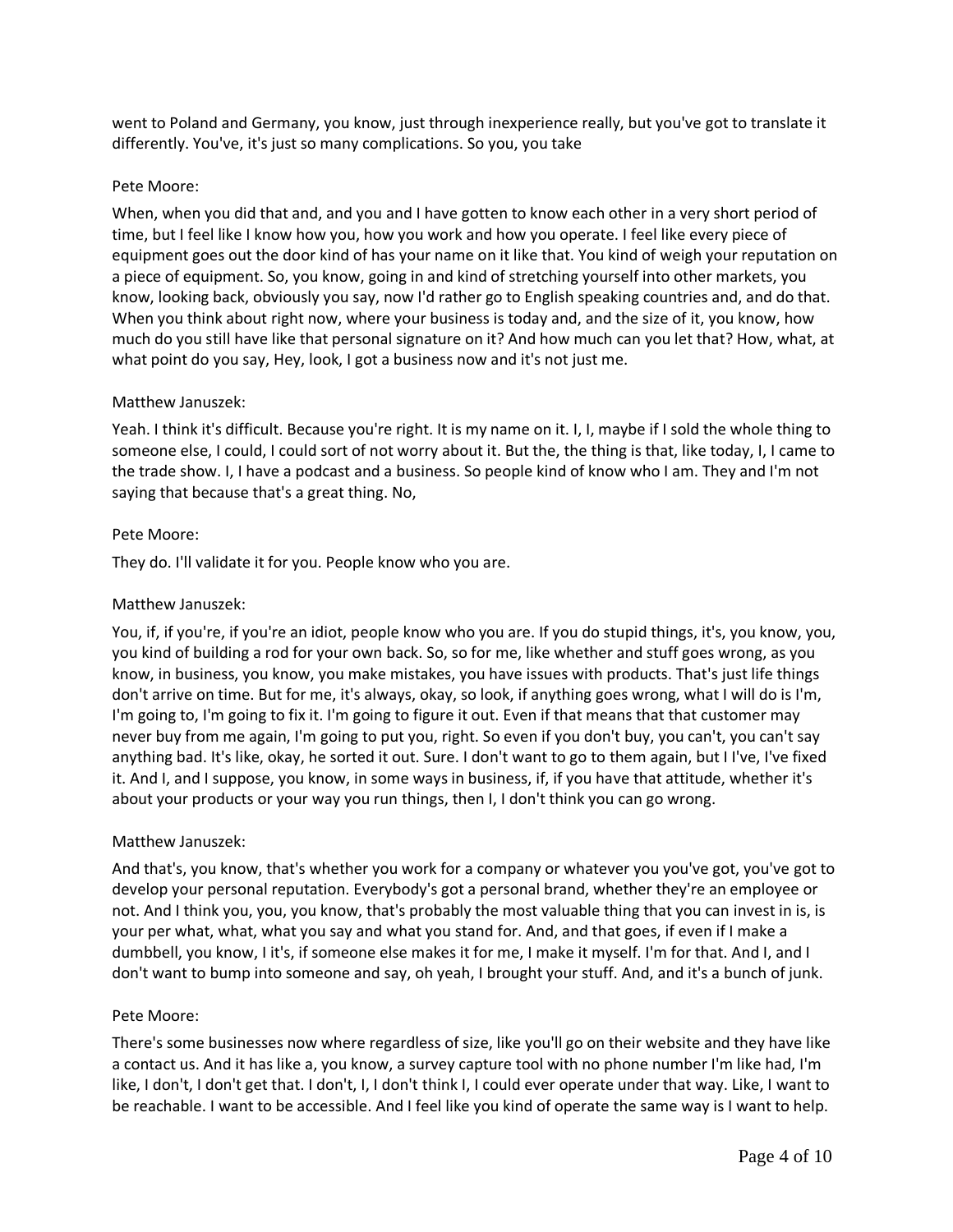The first thing I want to do is I want to help you. And if I help you something good will happen in return. So how do you kind of think about now operating in the us and, and some of these other markets, are you kind of hanging with a lot of the multi-unit operators that are building out? Are you looking at new locations that have a lot of design elements that you can kind of be the value add, you know, from, from the inception to, to, to the equipment side?

# Matthew Januszek:

Yeah. I, I think different, the different market we operate in are slightly different. I think the America's market America market, it's quite sophisticated where there's clearly defined channels and needs to those channels. When, when we are in the UK, it was predominantly the, the fitness clubs, the fitness chains, that's what we did. And that's what the solutions that we developed our product were surrounds. Now we've come here. I think it's a bit different post COVID. I think, you know, in terms of some of the challenges that are, that are booming and some of the ones that are not you know, we are doing very well in a lot of the apartment complexes. That's a, a very interesting market. People are building houses and, and apartment buildings. And they all have gyms in, was in New York last week. And some of the gyms in these apartments are better than you know, some of the big box clubs, right?

# Matthew Januszek:

So our ideal customer is someone that wants the help on separating themselves from everyone else want, wants to create an experience. So for us, that experience comes down to the design and, and, and the, the flow and the energy and the lighting and the, and the equipment and the programming within those areas. So, so that's really where we come into our own. And as opposed to just supplying, you know, some dumbbells, I think, I think anyone can do that. And there's nothing wrong with doing that. I, I, I think in, in that type of business in industry, you just become a commodity. And, and so the more value you can provide, the more you're likely to be the obvious choice, which is why, like you, you know, what do we do a podcast? It's a, it's a significant investment of time and money. We don't do any advertising on it, but what, what we do is we like to hopefully help people. And it educate people particularly over the last two years with COVID, there was no trade shows and it's like, well, what, what kind of marketing do you do? Do you keep pushing out, come and buy this product? Or do you say, look, let us help you. And then if you ever want something, you know, pick up the phone and gimme a call. Yeah,

# Pete Moore:

No, I think, I think your, your podcast is, is the best out the there I love that you guys go straight to videos. I think it's very engaging, obviously do a lot of research up front and everybody knows who you are because of it. So, so I think it's great. You know, when, when you take a look at where we are right now obviously you got a lot of clubs that are, you know, still in recovery mode, they might have some PPP money that's kind of still, you know, settled in, you know, an account that's like, I don't want to touch this. And I just got to get through in some of these blue states, you know, they're still at 65% of revenue or, or members, and it's just not coming back. You know, we thought September was going to be like, okay, here we go on this, like diagonal, you know, straight diagonal line, back to pre-COVID, it's not happening. So what are some of the things that you've been able to come up with to say, Hey, here's like three things that you could do either that we can help you with, or that you should do to get to the other side.

# Matthew Januszek: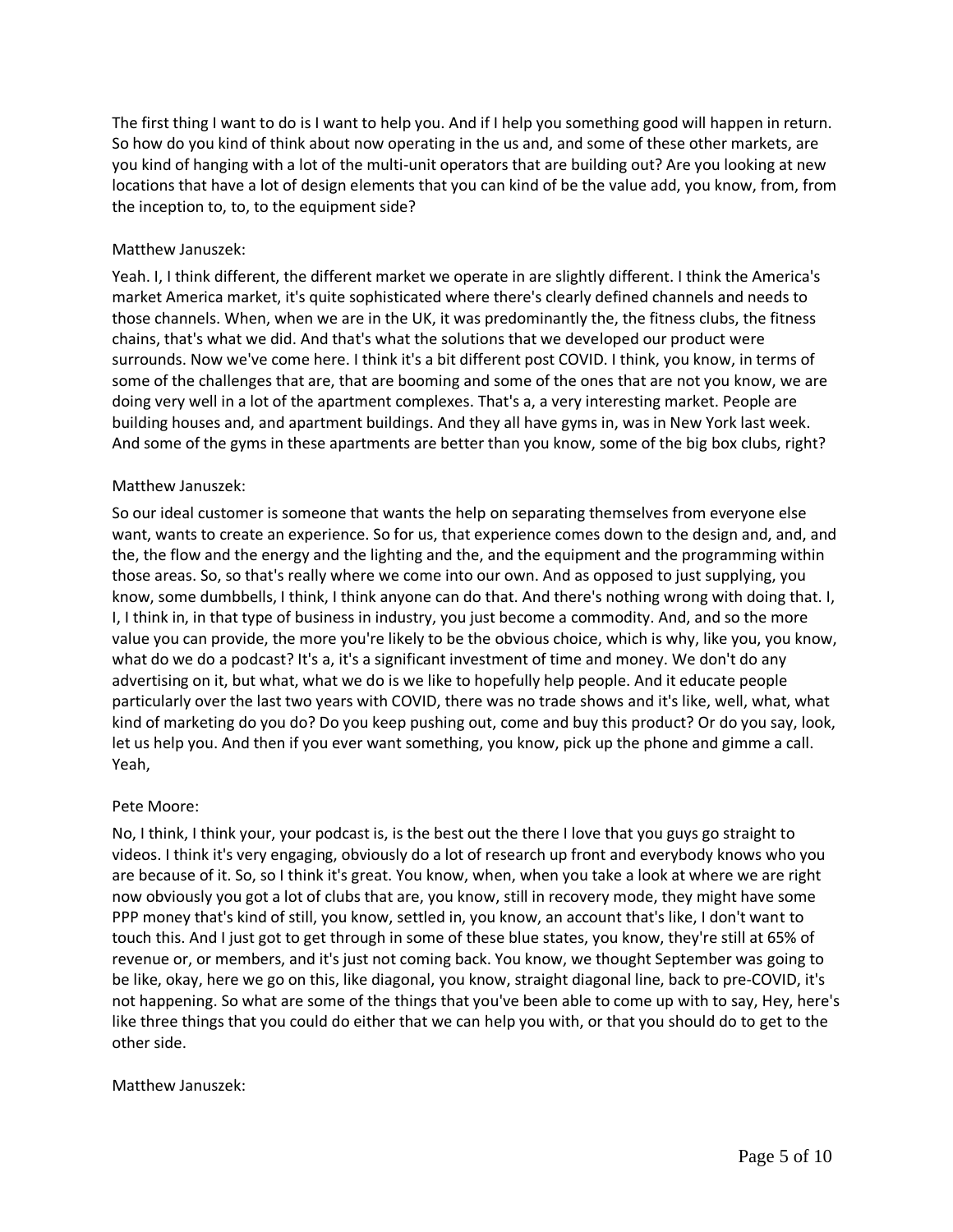Good question. I, I, a lot of that I've been sort of figuring out as we are here, you know, I, I suppose it's our business a lot of, or in our industry, everyone said, oh, you guys must be doing really, really well because you know, everyone's buying fitness equipment for the home and, and we did pretty well with that, but we're, we're a commercial fitness equipment provider. So a lot of what we do is for big gyms, it's not for home garages. Sure. So we, we kind of thought, well, do we, do we go into that market or not? And I, I think, you know, we're still staying core to what, what our business is about. We we'll probably evolve that slightly, but we'll stay true to, to what our, you know, what our core business is. And I think that's part of the challenge that a lot of companies have been through is, is you can be too quick to react and you can suddenly, you know, every, the first thing that everybody said is, oh, you know, we got to get into digital, we got to develop an app, we got to do that.

# Matthew Januszek:

And, and, and that's a whole different skillset, you know, just, just as you, we talked about podcast and video, just doing a video podcast is, is very different than just doing an audio one in terms of the skill, was it the people and how you put it together and that sort of stuff. So, and

### Pete Moore:

You have a better backdrop than I do right now.

# Matthew Januszek:

So the, the, the point I was trying to make is I, I think when to, to your question is like, when, what, what do you advise people to do? It's like, well, look, you know, what is that core? And how can you sort of focus that and, and, and, and, and expand it yet. Definitely look at digital, but don't lose sight of, of your core business. And, and, and can you do it better? Can you do it more efficiently, more effectively? Can you save more costs, just simple business practices. Now with some of the stuff that we do, it's compared to other solutions it's relatively expensive, so you can make you can make quite a, a big impact using creativity and some great programming and some great equipment where the, the people who are coming into the facility think that you've spent a lot of money and you've done a lot.

# Matthew Januszek:

When in, in most cases you probably haven't done. So it's, so it's trying to say, you know, what can you do without spending too much money, maybe talking to people like us, where we can sort of help you think a little bit outside the box. Maybe, maybe there's some areas that we've seen in other parts of the world that people have done that maybe you've not thought of, not because you can't think of it, but because you just stuck in, in the woods, you know, can't see the woods for the trees. So, so yeah, that, that's the other thing I think I think the final thing is and this is probably the most important thing that I can say is you know, we're, we're all individuals on our own through this journey in a lot of cases. So, you know, whether you're a business owner or running a company, like we are dealing with this pandemic and our own heads as well.

# Matthew Januszek:

Yep. And so it's it a very tough time. Your people's families are, are having issues. Employees are having issues. You've got financial problems, there's a lot going on. And I, and I think one of the most important things that you can do to be useful for the people that you're around is to be quite mentally strong. Because if, if you're not mentally and physically strong, then what of the challenges in front of you is going to seem a lot worse if you're tired and broken down and, and, and not Optim, you know, not in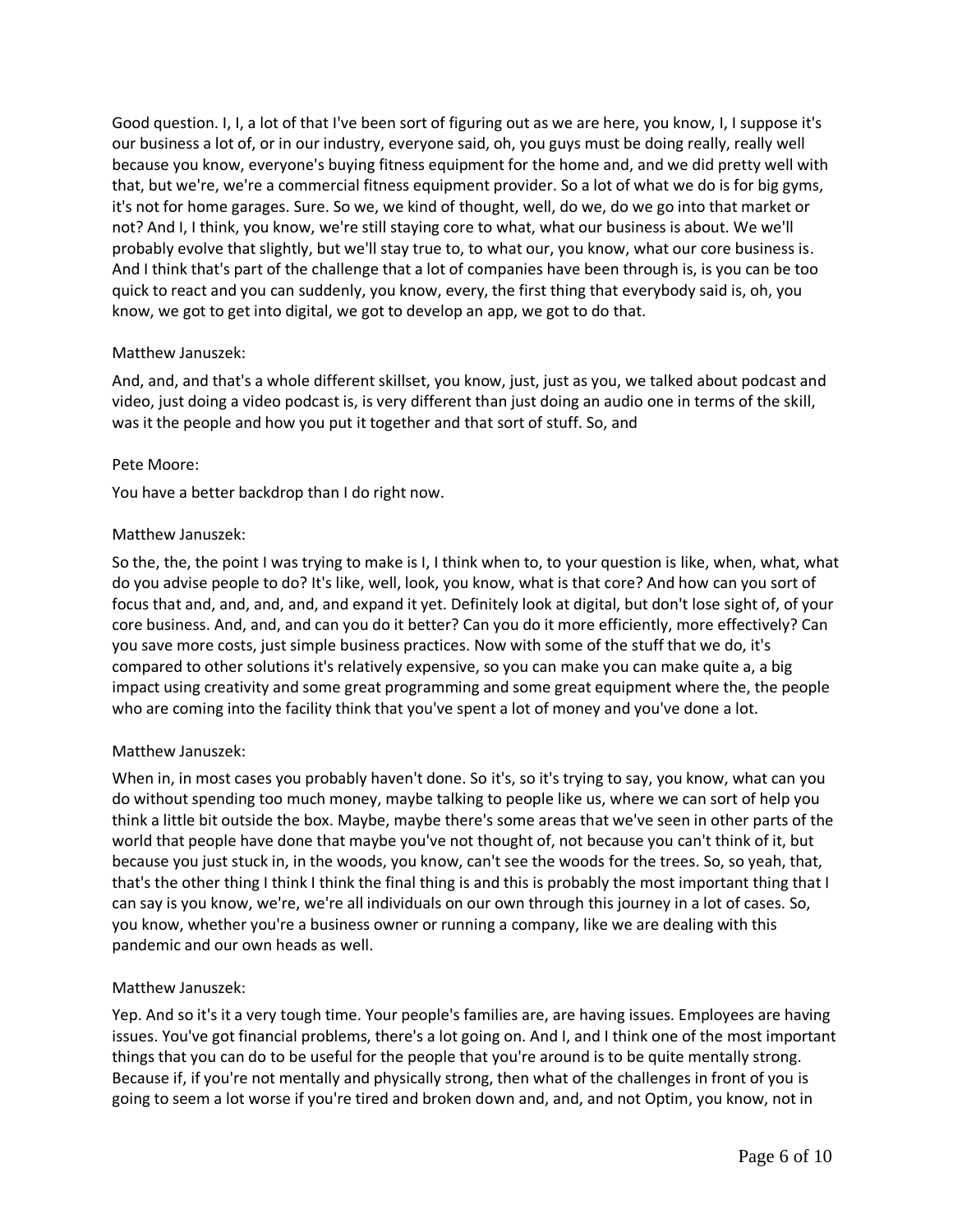optimal health. So one of the, what we try, what I try and do in, in things like the podcast, and, you know, even people in our business, you say, look, you know, what, what, what's the most important thing you can be doing at the moment? Most important thing is looking after yourself, mental health, you know, focus on that, your physical health, your sleep, rest, and recovery, and then everything else is you're going to figure it out. You you're, you're in the best place to deal with your people when they come in and suddenly your top training team have left for a competitor, or suddenly you realize, you thought you had some money to pay for your bills, and you've not got to do it. And all that that comes up,

# Pete Moore:

Right. You could at least look in the mirror and say like, Hey, I'm healthy. I feel good. I look good. And I, and I'm, I'm ready for whatever,

### Matthew Januszek:

But you got to put that first, because if you look at my, even in the industry, most people have, have, you know, people have put on weight through COVID, you know, they've probably not looked at themselves. They've probably not had the exercise. They've been sat in front of doing zoom meetings. And, you know, they're not as good as what they were at the beginning. So really it's, you know, and that's the industry we're in, you know, go, go back and try and go to other

### Pete Moore:

Industries. It's a lot worse.

# Matthew Januszek:

Yeah. Just invest in yourself, get, get, start, start out, workout programs, stop eating that. You know, make sure you're getting some proper rest. And then, you know, that's probably the best advice I can give.

#### Pete Moore:

So let let's pivot for, you know, we got a couple minutes left here. Let, let's talk about you. As, as a business entrepreneur, most of the groups on here are, you know, independent operators, you know, that they're looking at their own income statements. They're not, you know, reporting to a private equity or venture capital for firm or venture capital firm that says, Hey, you can lose a hundred million dollars this year. And like, don't worry about it type of thing. So, you know, in the, in the real world that you and I live in, you know, you've got a, you've got a strong business, you got a good podcast, you got a lot of friends, you got a family, you know, how do you think about after going through this pandemic? Like, what do, what do I need to do next? So what, what do I want to do? I'm helping a lot of people, I'm educating a lot of people through the podcast, you know, do I need 30% revenue growth? Do I need 50% revenue growth? Do I need to go and find a private equity group? Do like, what do I need to do? Have you kind of recalibrated, cuz I have, you know, like what, what success looks like to me is different now than it was two years ago. Right?

# Matthew Januszek:

Yeah. I would agree with that. Well, it's a couple of things. One is as a company we spent probably the last six, six to nine months re reorganizing our three year plan. And, and asking those, you know, serious questions is, is a lot, is all of this stuff we doing really necessary. What are the things that are going to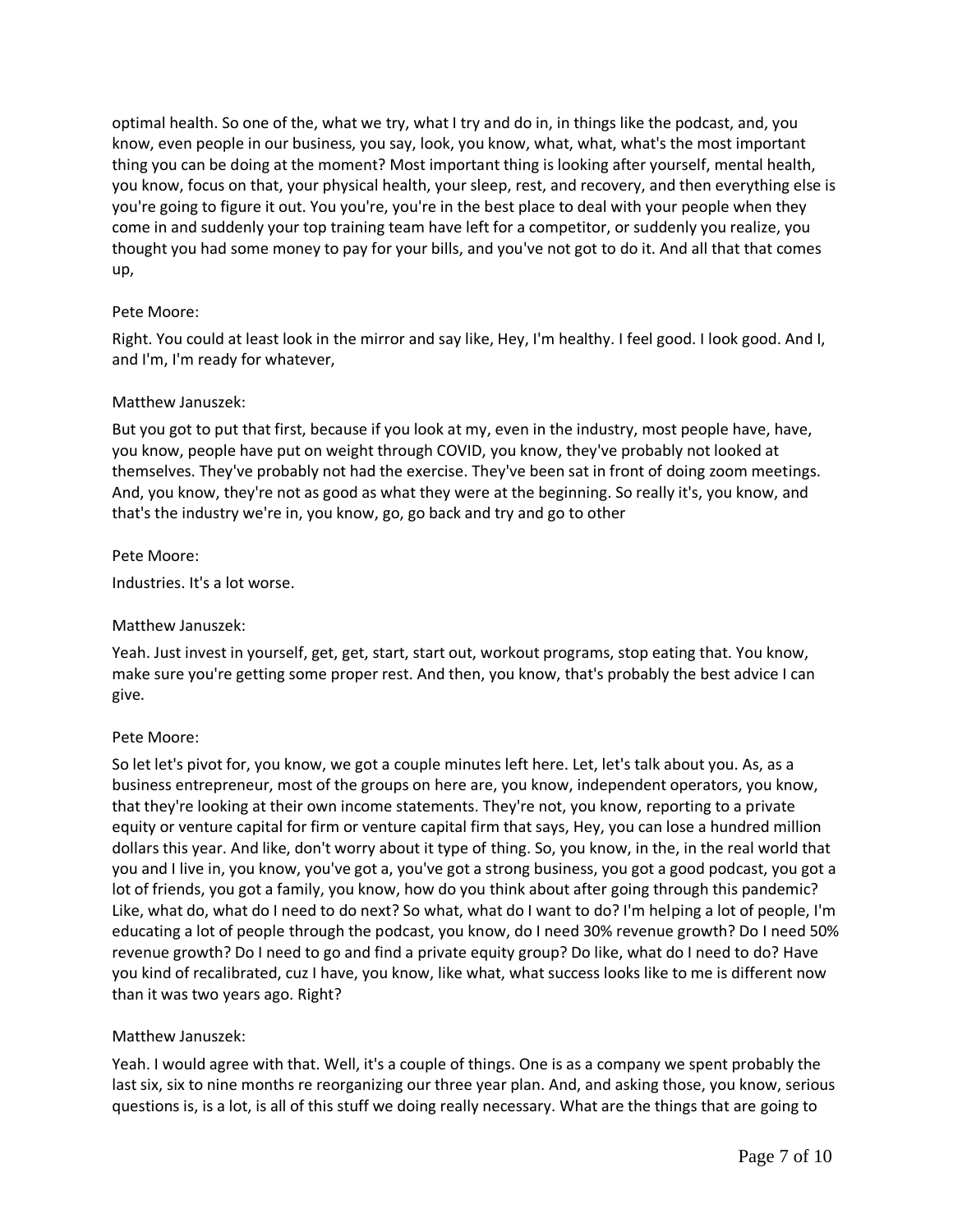move the needle? Right? Both for the business, cuz we're a family business. So part of it is, has been, it provides a lifestyle for you, but also where's the opportunity in the market. And I think one of the things is really clear that people need what us as an industry are doing more than never. One of the biggest reasons for people's death during COVID is, is because they're overweight and obese. That that

# Pete Moore:

Was the, that's the two things that unbeliev well that people don't talk about it more, they took that part down on the CDC side of like underlying conditions.

### Matthew Januszek:

Yeah. I don't know why they don't talk about like

### Pete Moore:

They should put it in bold flashing.

### Matthew Januszek:

Yeah. It's, it's crazy. So, so, you know, as an industry, we can do so much to help save people's lives. You know, know if you look at the extremes, the government have gone to, to protect us by closing down and destroying people's lives and families, you know, why don't they also say, but, but we are going to help you incentivize you just to go and start walking, go and take some exercise, stop being. So

#### Pete Moore:

I'll give you thousand dollars. If you take a vaccine, I'll give you a hundred as if you walk back and forth to get it.

# Matthew Januszek:

Yes. Things like that. So, so I think there there's a lot of potential in this space, so that's great for anyone that's in it. Like, you know, although it's tough, the good thing is that people need us more never and hopefully more people realize Health's important. So, so that's the first part. The second thing is that I, I believe for people in manufacturers in the industry, at least for the next 12 months and longer is going to be pretty tough that the logistics issues where the supply chain's messed up and that puts a lot of press pressure on businesses like ourselves, from a cashflow perspective, there's, there's a ton of great ideas that we can be investing in, but it's, you got to balance that with maintaining a level of cash to continue sure. To go forward. So we're obviously thinking, well, how can we take advantage of some of these great, exciting opportunities potentially looking for people that are interested in, in investing on some level so that we can, I suppose, be in a much better place when this finishes.

#### Matthew Januszek:

So that's, that's definitely something we're looking at. Sure. But also like you said I think having, and it sounds really corny like balance, but just realizing that I used to travel to Europe, like every four to six weeks go back, we got a business over there. I spent a lot of time away from my two young children and through the pandemic I've, I've really watched them grow up their nine and 10. I spent more time. My I've realized. I've just like how lucky I am to have someone right there. Sure. And I've, and I've realized that, you know, I've, I've, I've got a great business and, and I think sometimes that, you know, sense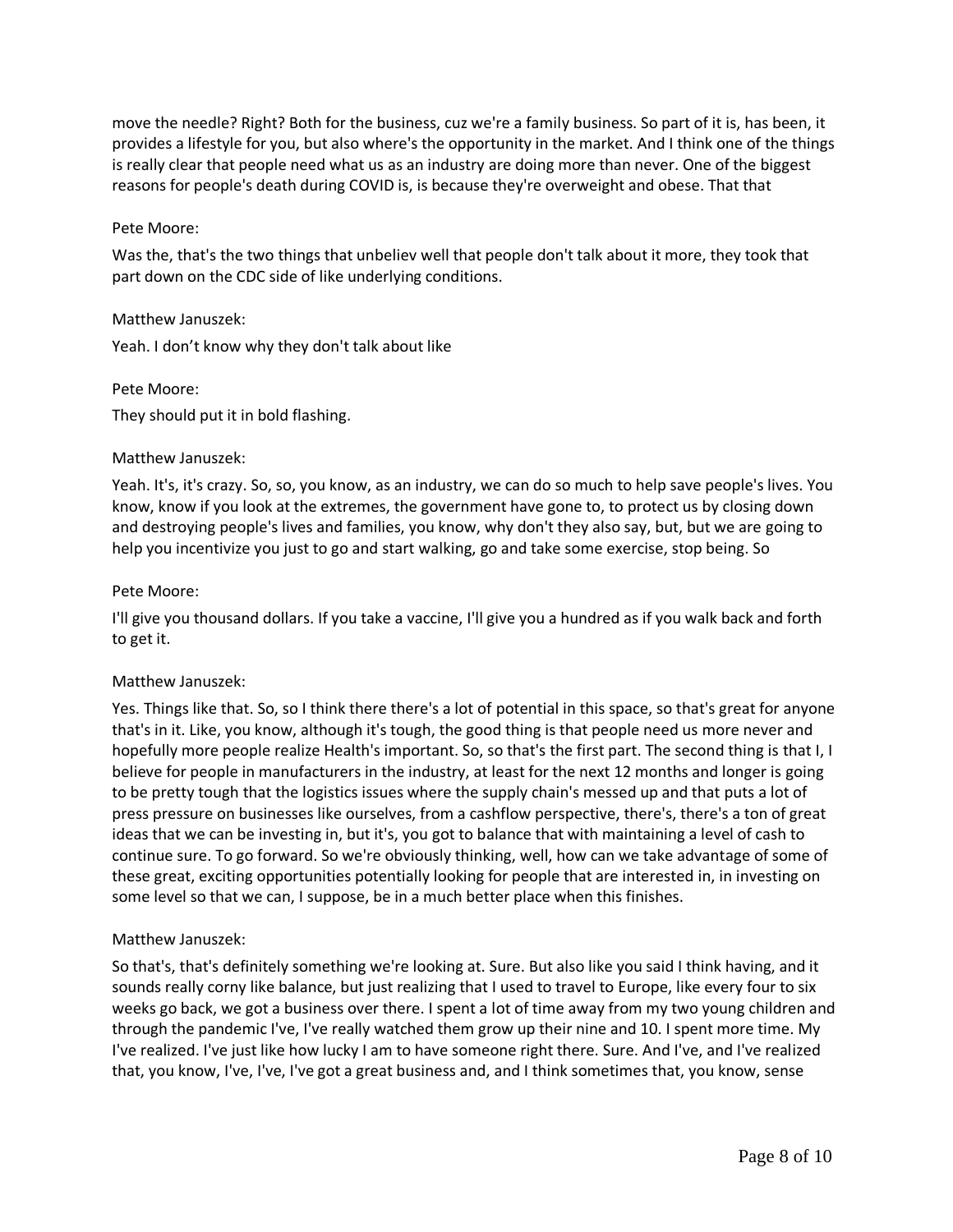checking, well maybe a lot of that stuff you're doing is not necessary. It's not helping your business. And also it's not supporting what you want out of life.

# Matthew Januszek:

Sure. So I think, you know, identifying that stuff that doesn't move a needle doubling down on the things that do and, and also realizing from a personal perspective, what is important, your Health's important, your family's important. Being happy is important. And, and, and I suppose for all of us, really, if we can kind of get our lives in a little bit more balance then that's a good place to be. And even we're at us and I'm not going to dis trade shows, but for years, the whole booth thing are just like, it's, I don't know whether I can say anything, but it's like, who's do whatever you want. Who's got the bigger, he's got the bigger, whatever, you know what I'm saying? Yeah. And, and so, you know, it's, its it's, you know, like it, it becomes who's, where's the value going back into the industry for how having a gazillion foot booth nobody. And I think when you go in there today, okay. It's a lot smaller, but it makes a lot more sense. Look, be there, let's meet people for sure.

# Pete Moore:

Sure. There's a lot of, there's a lot of additional square footage on our like padded flooring. That's not a hundred percent necessary.

# Matthew Januszek:

Exactly. Exactly. So it's like

### Pete Moore:

Also \$4 for a bottle of water is not really fair to me either, but we'll leave that

# Matthew Januszek:

At where no, there's a lot of prob there's still a lot of unnecessary costs, but it's like, okay. Some of that's probably better to invest in other things of course, than, than a trade show. Yes. We want to be here. Yes. We want to meet people. And I, I know, I know a trade show is a business for certain people, but you know, let's, let's put it into perspective and let you know, probably invest the right amount of money. And I think at the moment that look, it, it, it seems to be fairly sensible and hopefully money can be re redirecting in the right areas. You know, like Freeman services, the, the unions, like how much HR who's benefiting from that the industry's not benefiting. Right. It'd almost be better to put that money into something that, you know, some sort of educational course to move to the industry

# Pete Moore:

Heal academy and, and, and a day with escape and like, you know, that's a good value make you smarter.

#### Matthew Januszek:

Yeah. It, it, I'm not saying there's anything against supporting these, these unions and this wasn't my point on the, the podcast, but as an industry, it, you know, we it's, it's an industry organization, but a big percentage of, of what we're paying or previously paid goes to unions that are not part of the industry. So why not get somebody to do that where we can, everybody can be better and, and where, cuz we're all in this together at the end of the day. Yeah.